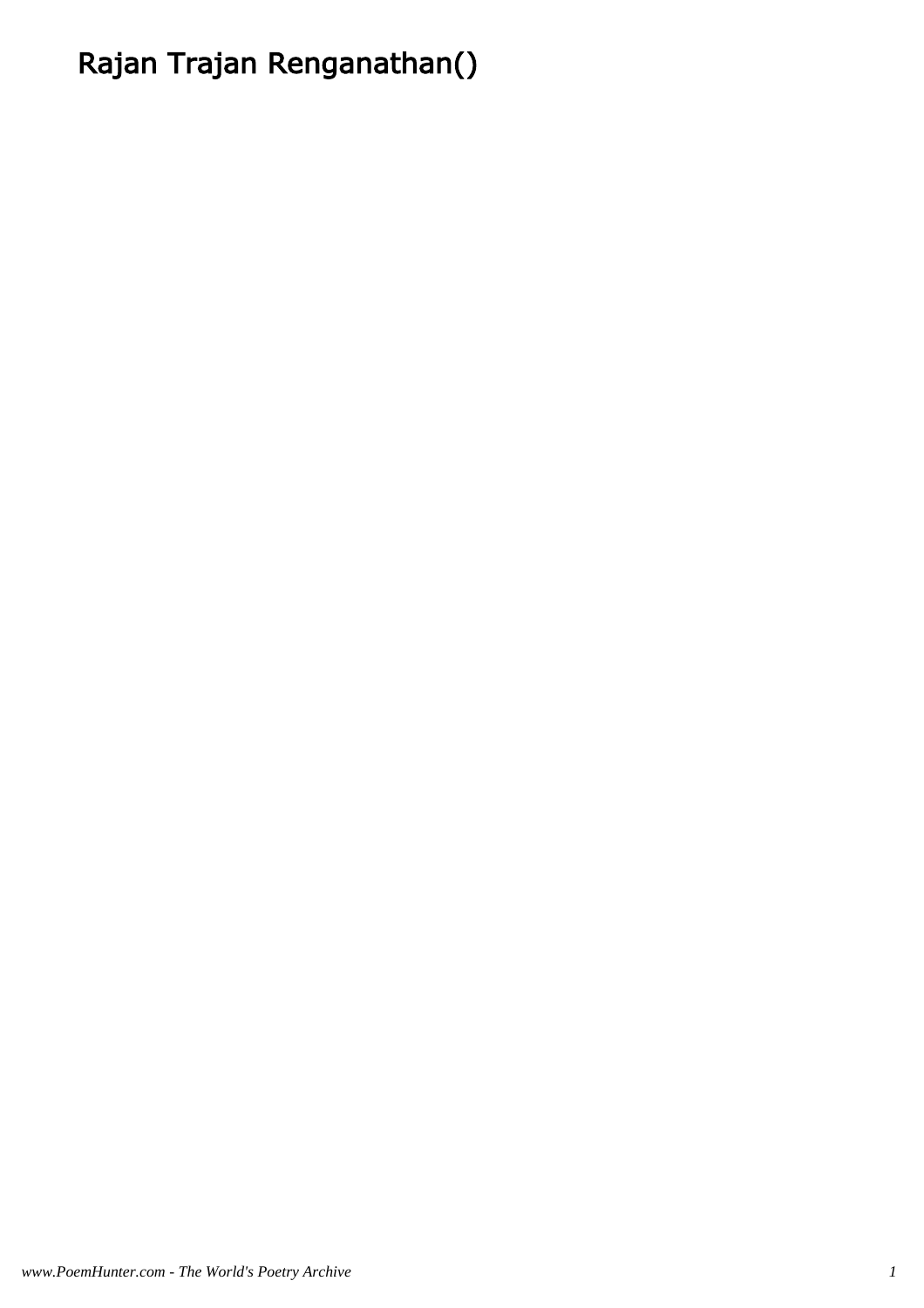# A Tinge Of Past

At the fag end of life when no one is around Just me and my memories Stay together to see the life from the windows of present In the summer nights and Cold early mornings and Rainy afternoon Nothing seems joyous then past.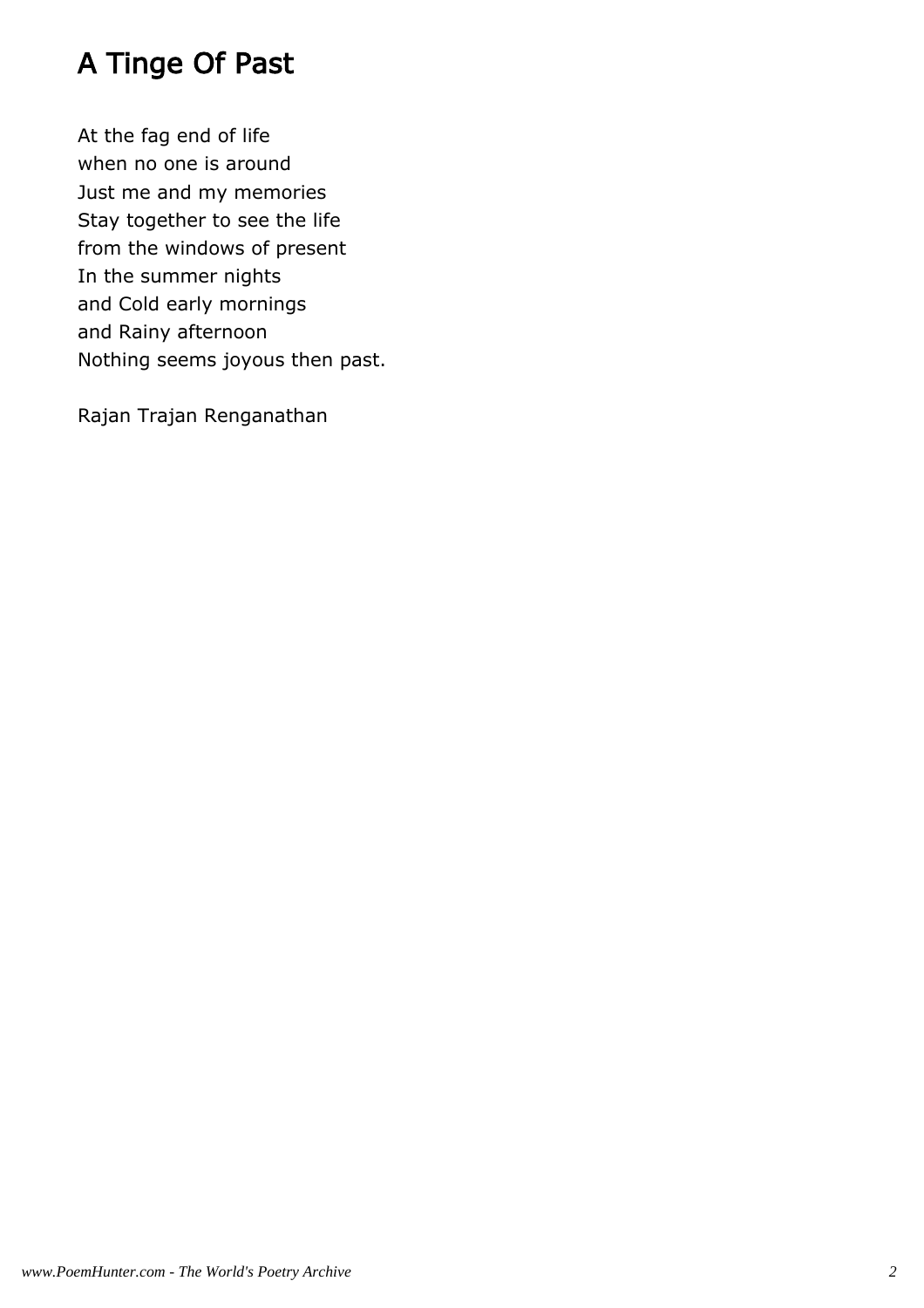# Animal's View On Covid19

Look at those humans How submissive they have become Where did their pride vanished What happened to their boastful talks They played with nature Altered things in the name of invention They thought they can do with it They have supreme power They can do whatever they wish Now look at them they are afraid To shake hands, to hug to come close All are roaming wearing mask Washing hands, using sanitizer They never bothered about other's life They are living a life of a grasshoppers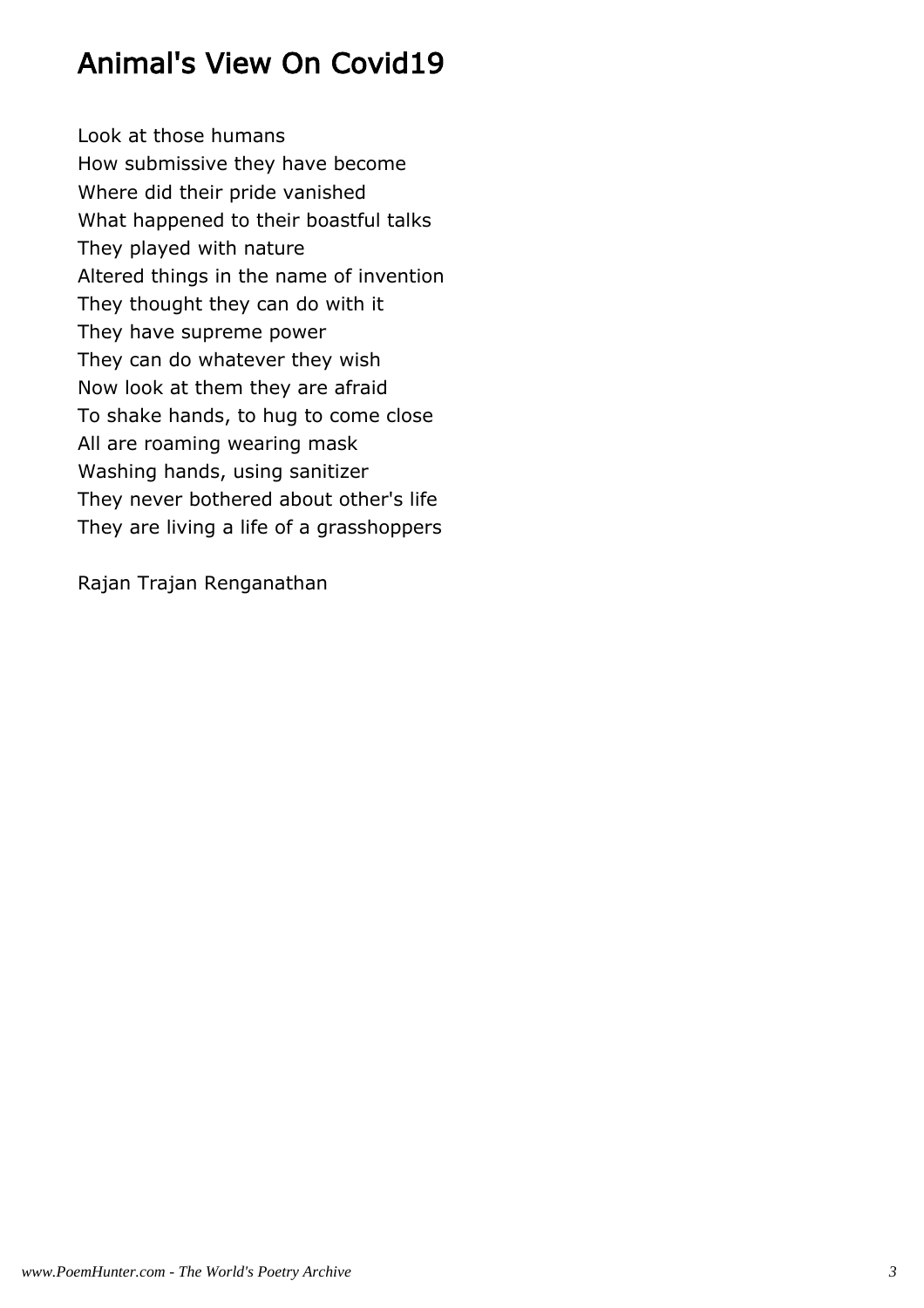# Behind The Love

Love is all embracing and embarking But behind the love lives fear Fear of losing, fear of treachery Lovers try to overcome it again and again But one opportunity is enough for fear To exploit and create misunderstandings So make the love so huge so that it get Suffocated and killed and only love remains.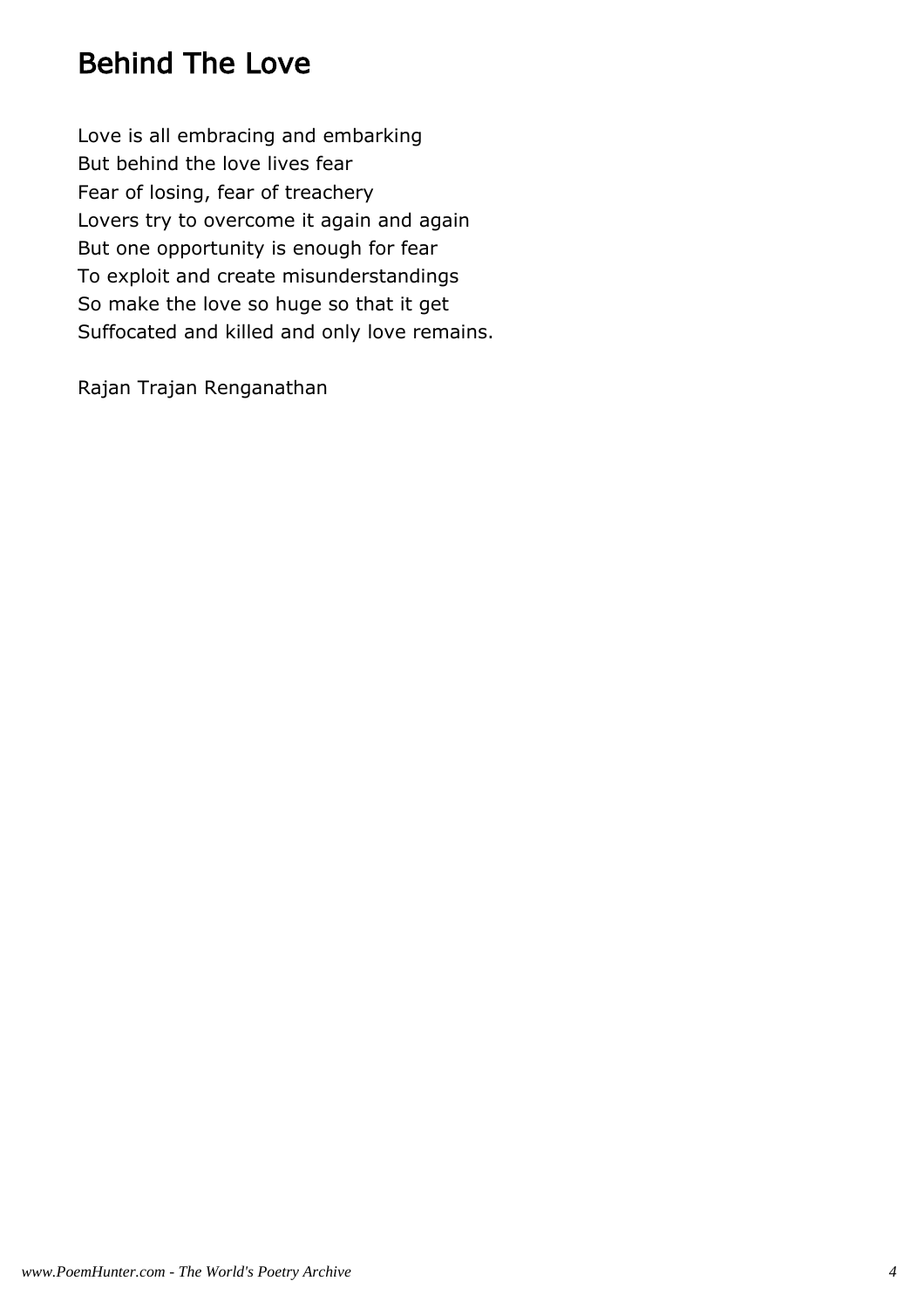#### Chasing Dreams

Kept running for long Behind the dreams Nothing I got from it Time slipped away Leaving empty things

So far I am from the realities now I live in new house With walls of thoughts Hope is my door Opportunities are windows Memories are floor

You are fairy queen I lost my heart to thee Great mistake I committed Now living heartlessly.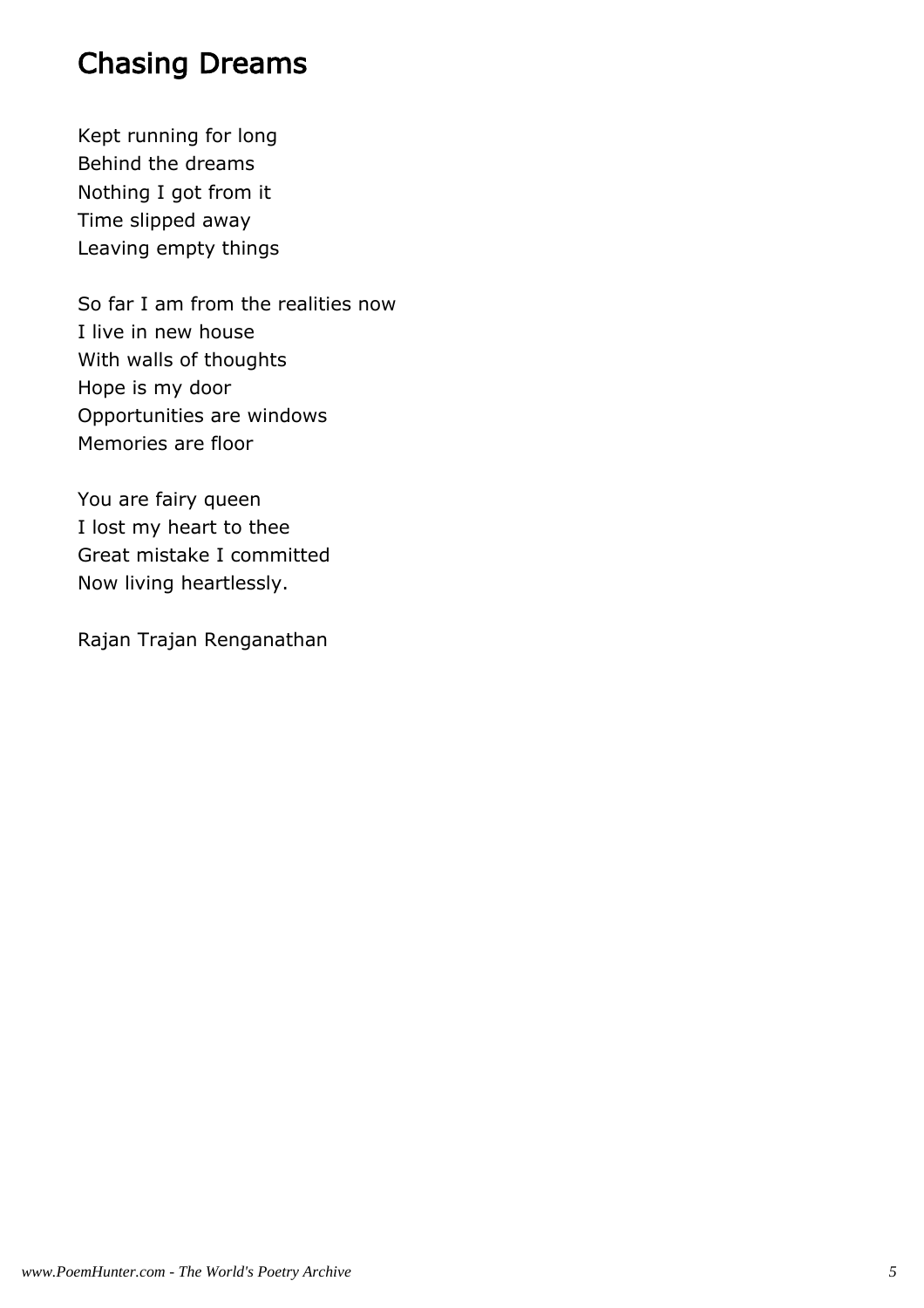# Do You Know What I Going Through?

My mind and body is drenched in a pit, Where even sunlight dare not to reach, Narrow minds have blocked everything Leaving us in the clouds of darkness

They shut their doors on us They call us by the name refugee Which promise of God do they fulfill? When they are blessed with everything

We are born with our fate to flee, And this flee is the only way to survive Survive in this beautiful world for what? When people around us do not want to see us live!

Whether we are unfortunate or ill-fated It is for you to decide, our tears have dried We lost our identity, struggling with self Truly earth is ready to embrace in its grave.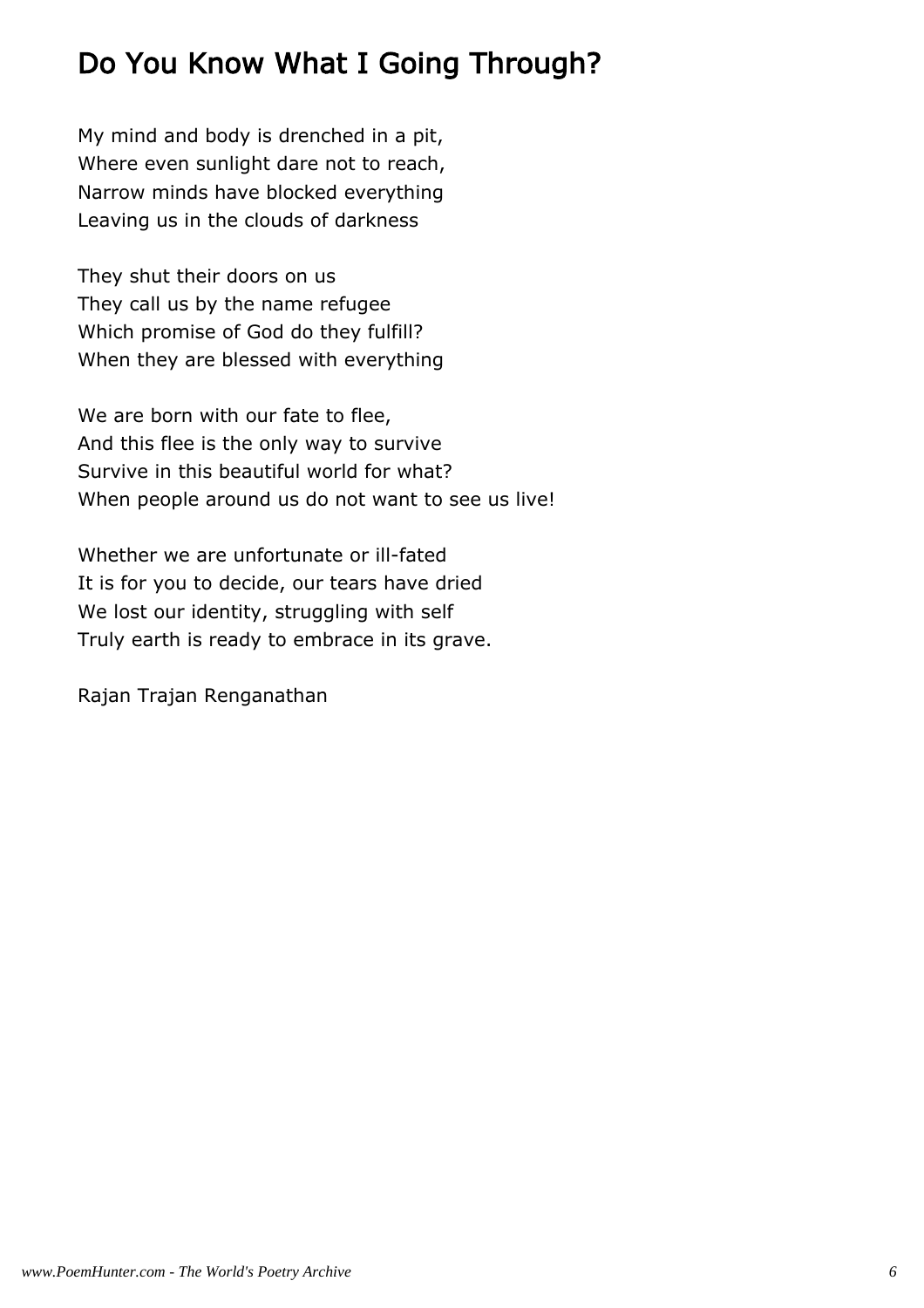#### Eventually So.

Though sun is struggling to make it's way Eventually it will make so The clouds are thick and dark Will pave way eventually so

Me and you having tough time to reconcile But will come to peace eventually so All that sparked between us is not new People have seen it eventually so

Let the kite fly free in the air Cut the thread of control Else it will not take height and will fall Eventually so

Dreams are dreams they are out of control Do not develop insomnia to get rid of them One day it will come true eventually so.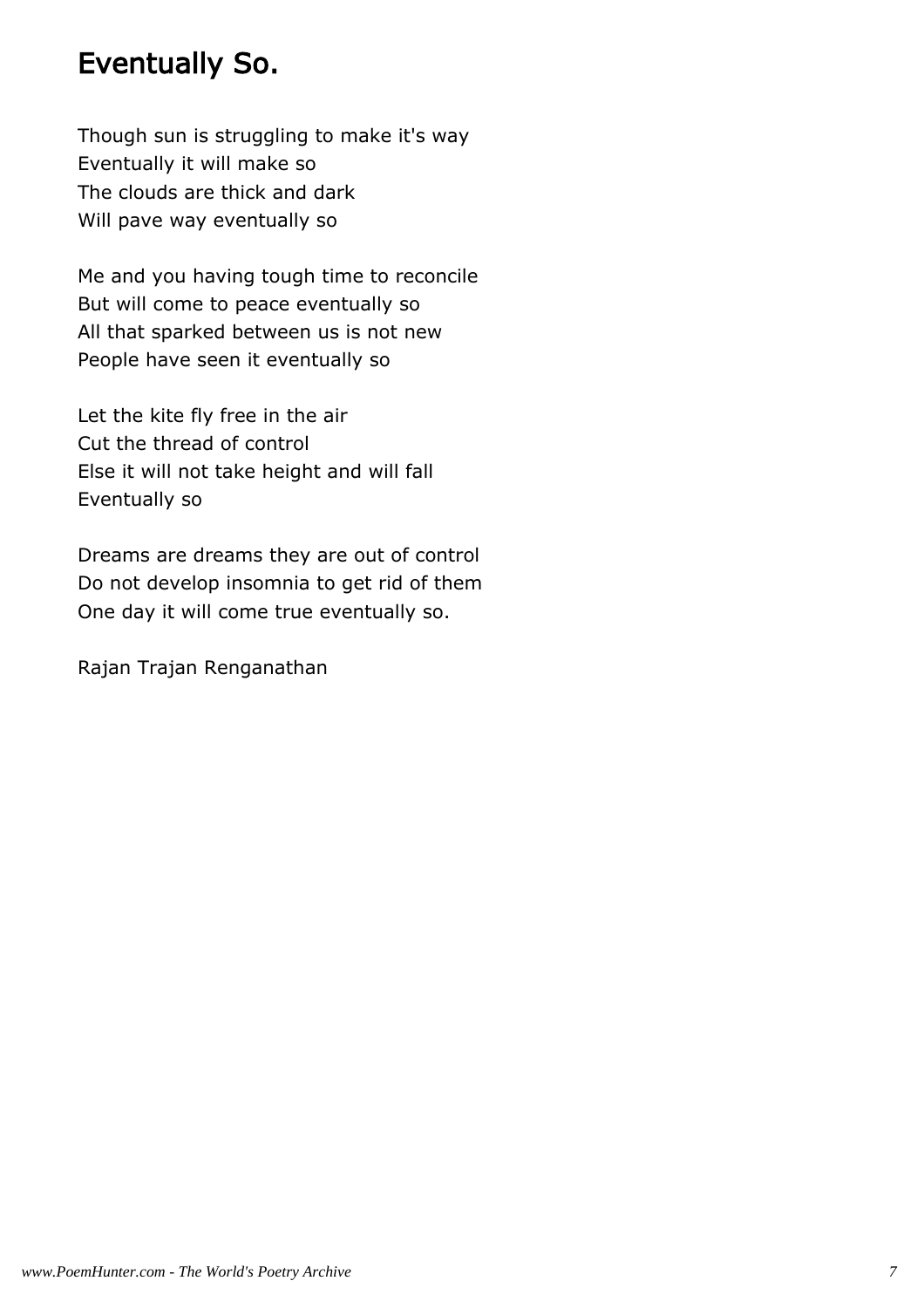### Goodbye 2015

Another year is about to go another year to become history time is flying away unfolding many mystery

We have become puppets at the hands of time years it rotates without respite we fall trap in its bucket

Clock is cruel and time is evil good time never stays and bad time plays keeping my finger crossed I welcome another year - 2016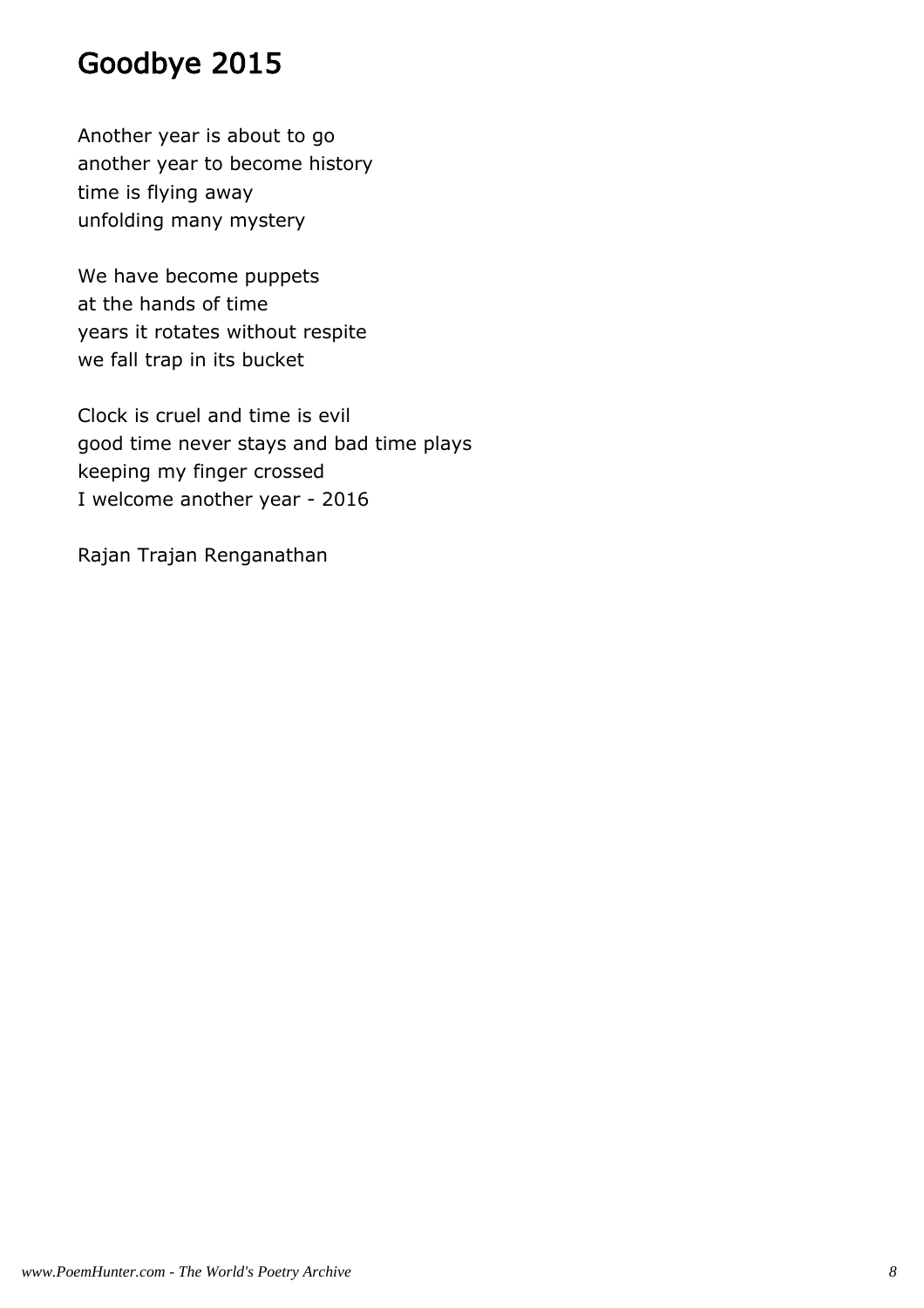#### How About You

New life is a leased life for few days it will survive living or worrying is our choice Should we seek advise it will be deprived I am thinking of living it right, how about you?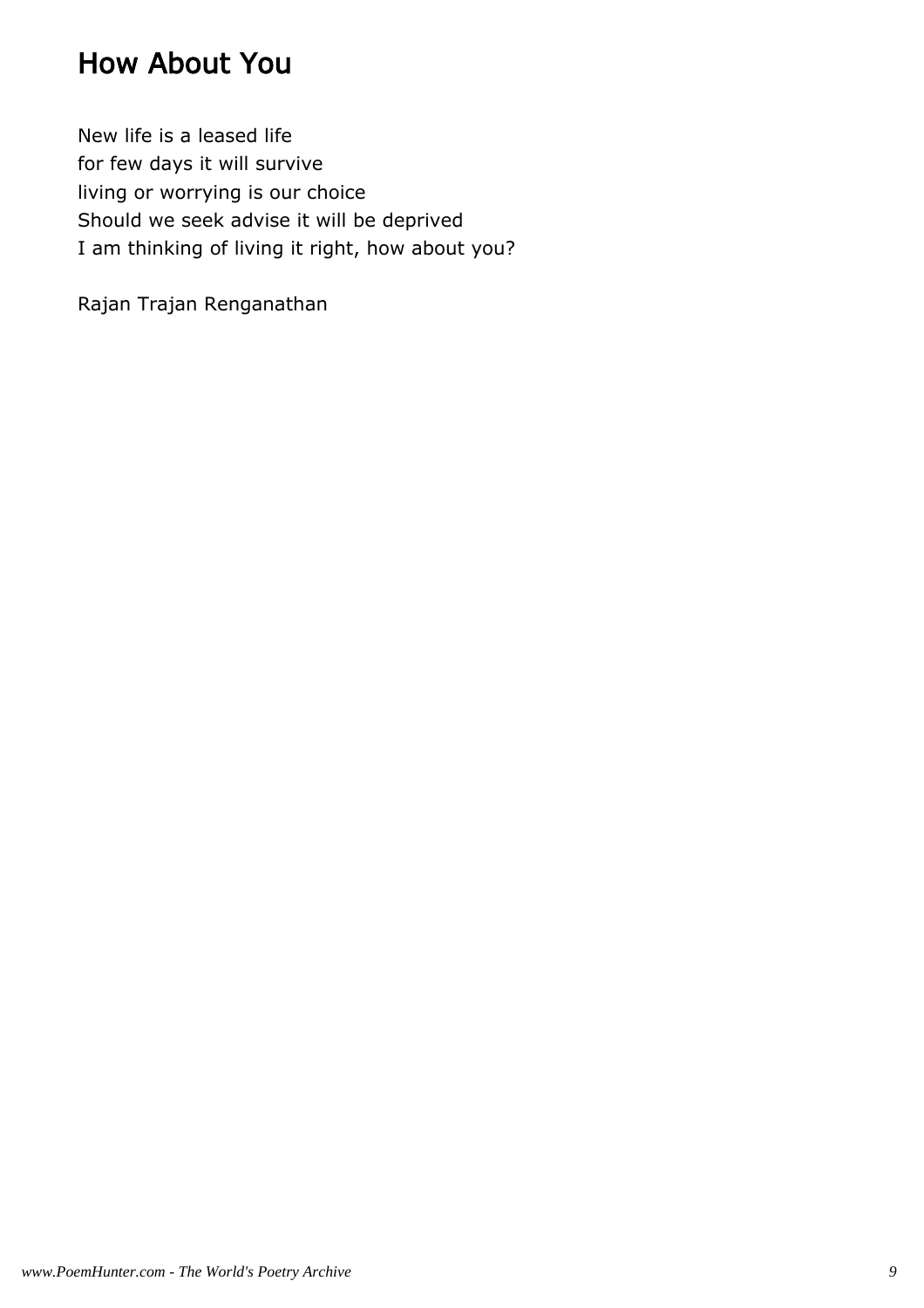# How Many Poems You Will Write

There is no ink in your pen Ideas are sleeping in den Whole night you remained awake Thinking about which subject to take Imaginations have left you in darkness No sunrise will bring back those sharpness

The point of saturation is where you reached Dust will take time to settle in peace Before the world labels you a crap And no one will be eager to listen your rap Give rest to your pen and read few poems Till imagination returns home from heavens.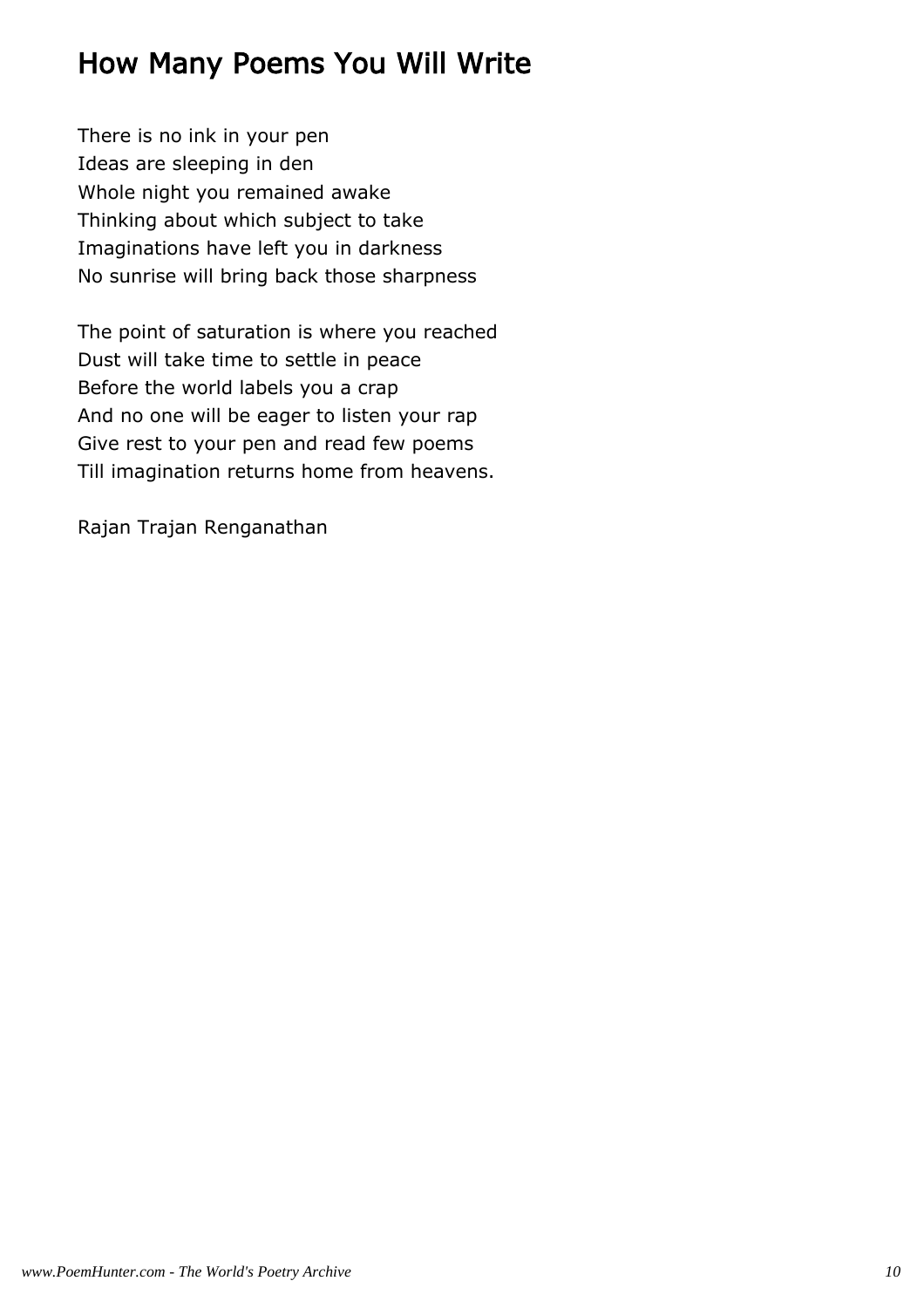# I Am India - Bharat - Independent

Many rulers came and went by Many came with evil intentions Many stayed and loved me I am still here your India, Your Bharat

Don't paint me with colours People have sacrificed their Blood Don't Try and make me Yours I am for All and I can accommodate All

You are naive, have no experience I am aged Old and know the rise and fall They all bite dust now Be Truks, Mughal, Persians, Portugees or Britishers

I AM BORN FREE AND WILL REMAIN LIKE THAT IT IS YOUR FOOLISHNESS THAT YOU THINK I A PIECE OF LAND WITH HIMALAYA, GANGES, BAY ON EACH END NO I AM BHARAT A BIG BHARAT WITH BIG HEART AND BIG BANG.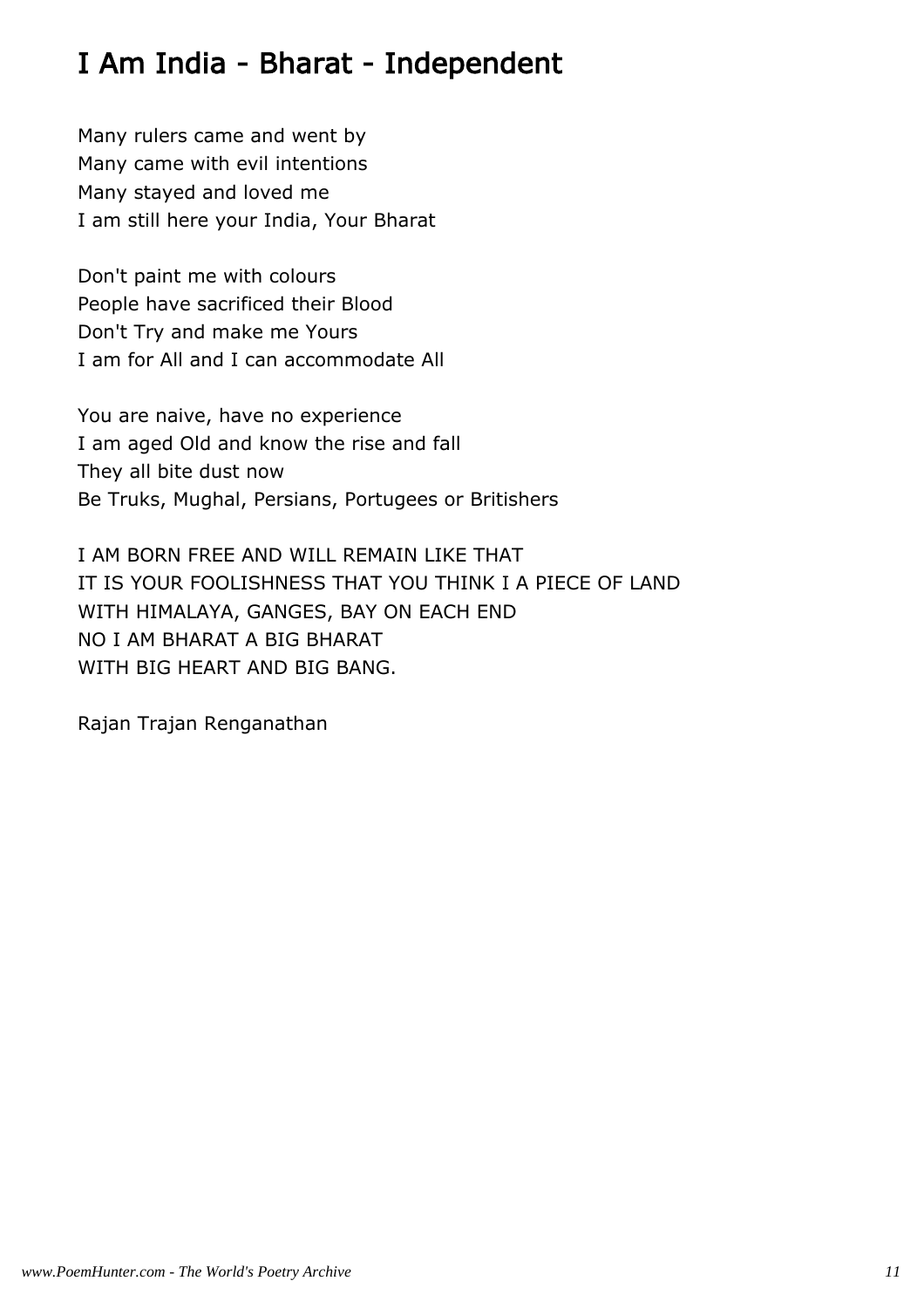# Insomnia.

These dark shadows are my companion throughout the night they remain they keep soothing me like my thoughts when sleep has gone to fairyland to enjoy the night with dreams.

Body demands, REST Mind is always unrest Sleep - I don't Trust Another night - another distress.

Stars, talk to me tonight we'll play hide and seek let me hide under the bed sheet and you keep searching me as I do whole night to find SLEEP.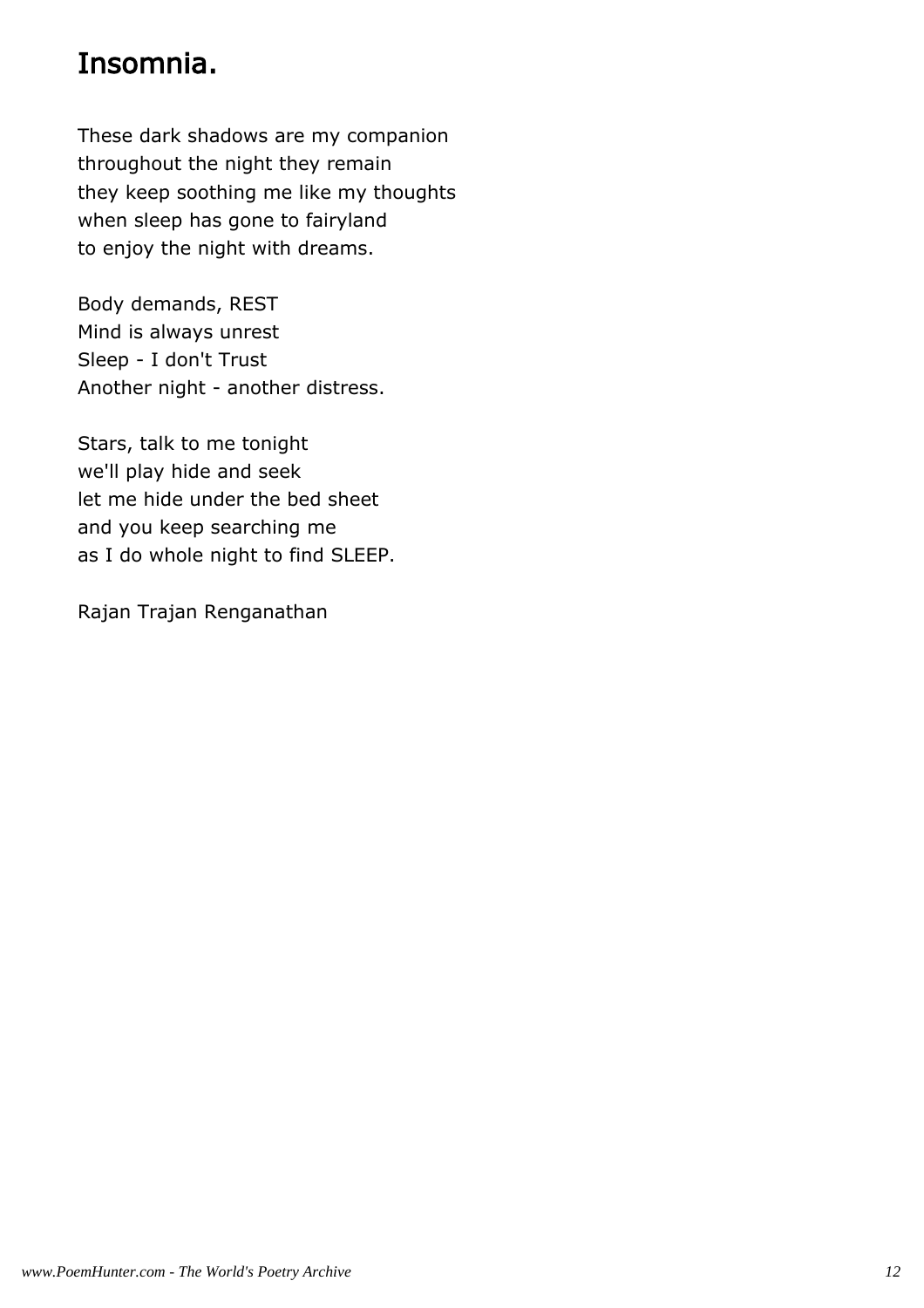# Just Before Sunrise

The darkest hour appears when moon is absent Silence is silent and night in darkness Birds open their eyes to shut again The cock is read but fear the dark night Slowly and gradually as the light Start to approach with one stroke

The darkness surrender to the morning sun Loud calls begins and the waiting silence Silently disappears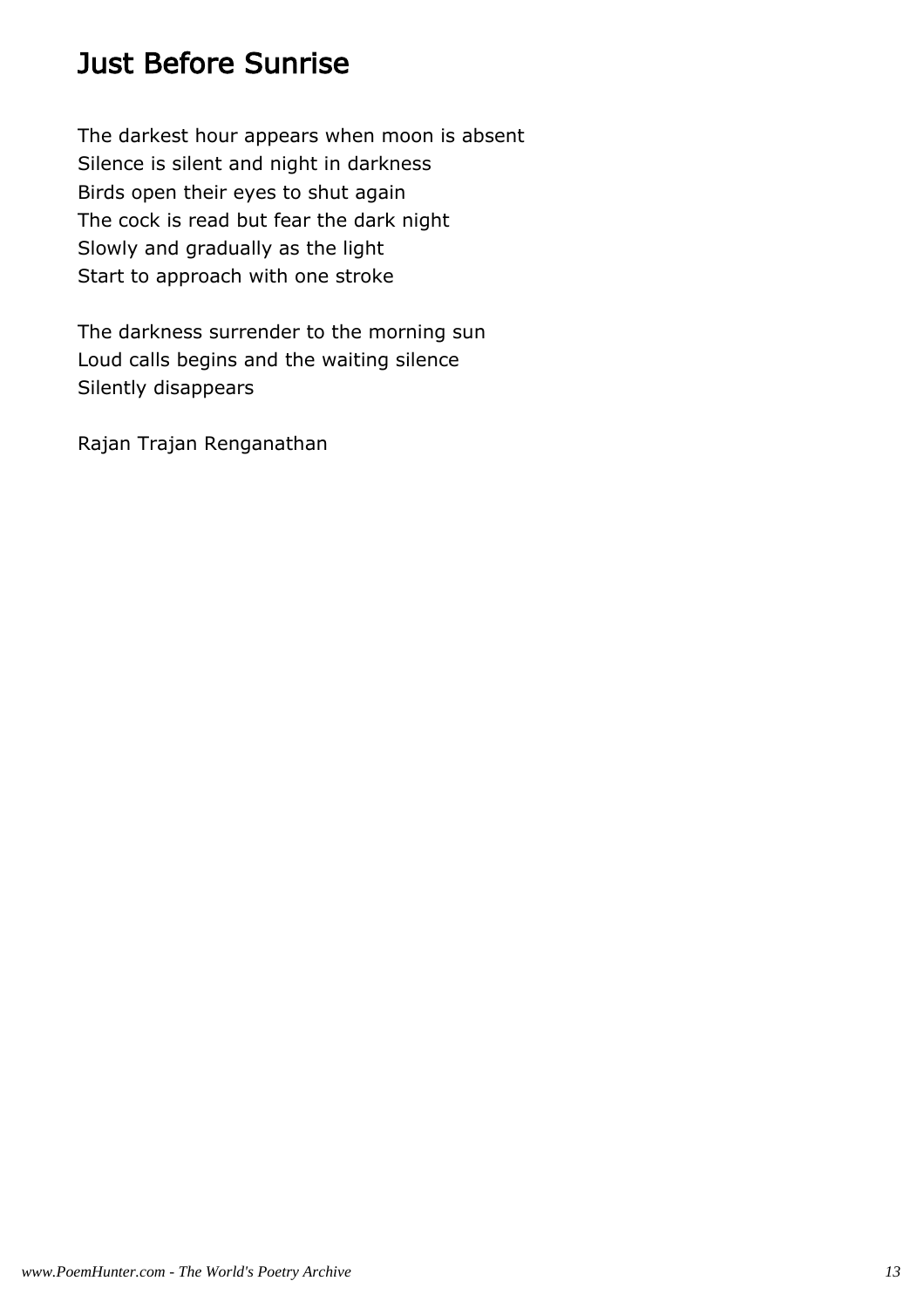# Last Night

I have seen a dream last night Birds are swimming and fishes were flying Animals living in houses and humans wandering in forest

Got up to realize we are not far from my dream with intolerance, war, fights can there be another world to live?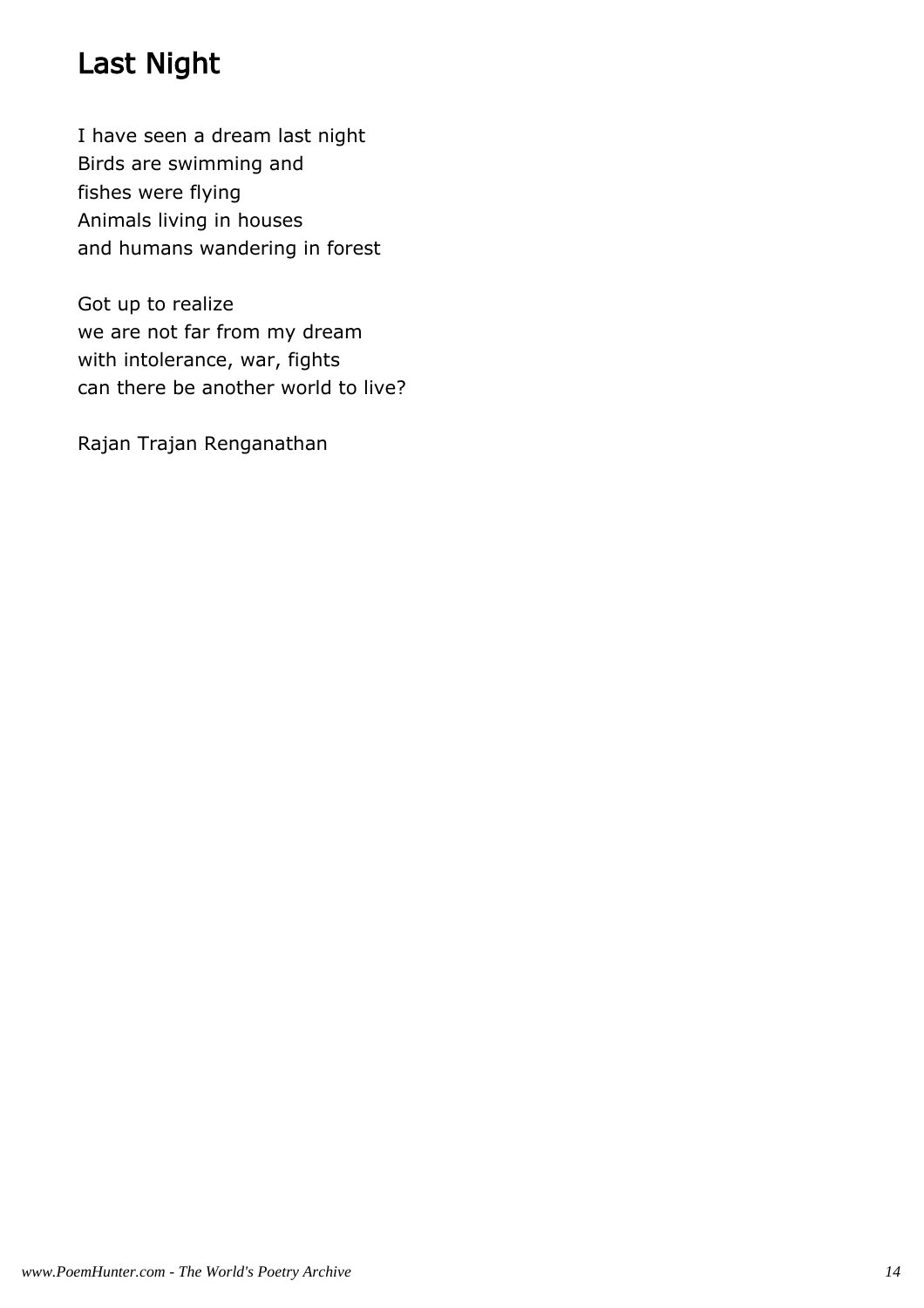#### Laurel Destroys

Some poets have taken for the granted Their success and the reward given by PH Though PH is one among many poetry site And have their own way of doing things It has no standing whatsoever to Rate poets

To encourage poets they flatter them And some poets are dancing nude Thinking they are super heroes Who will recognise them for poems Only time will tell so keep in check And remain within skin.....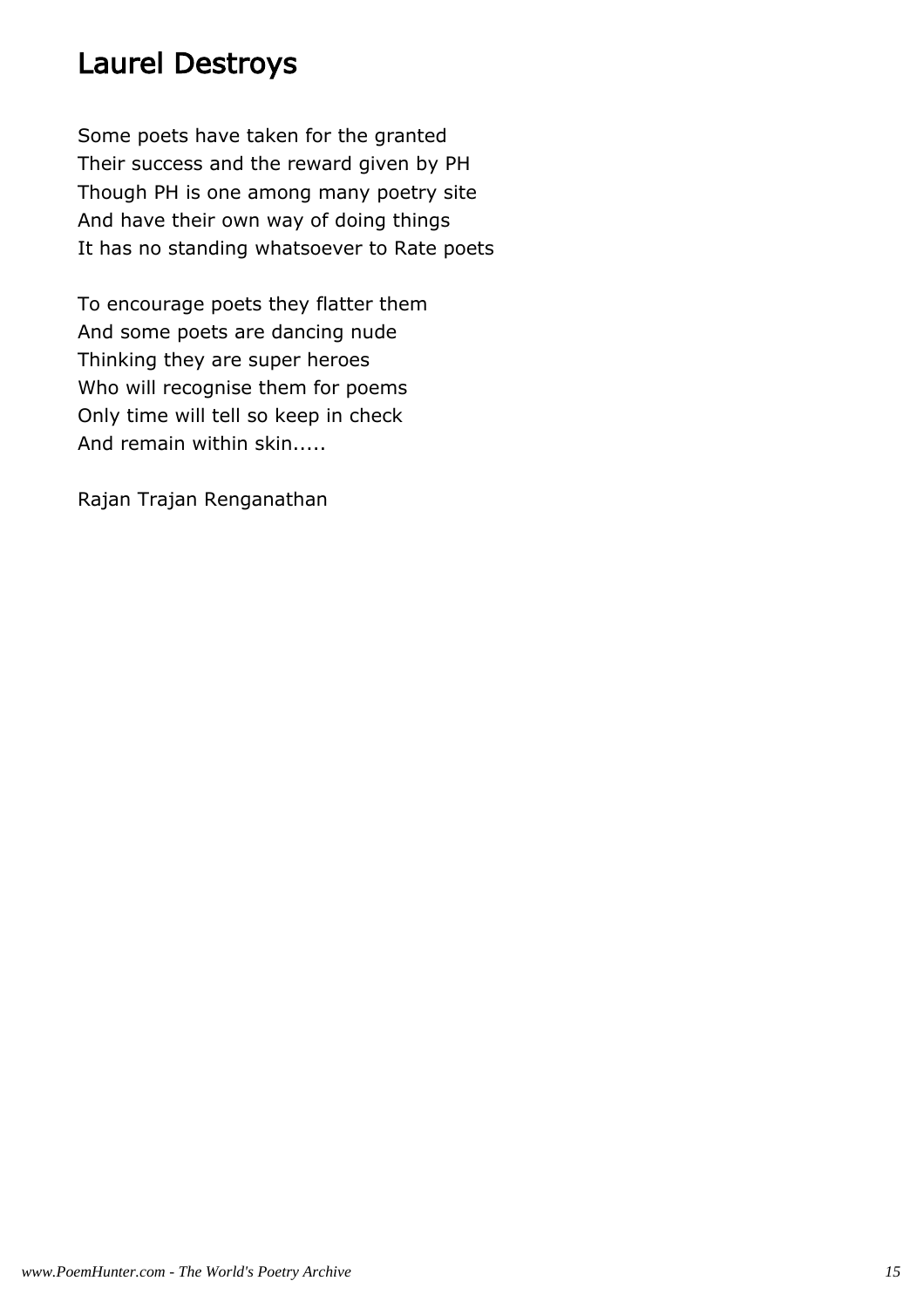# Limerick- Corona Affect

Once I came out of house without mask The police officer took me to the task He stared and shouted are you not afraid of Corona I said I am going to meet my darling Mona In a hurry to meet her I forgot the mask.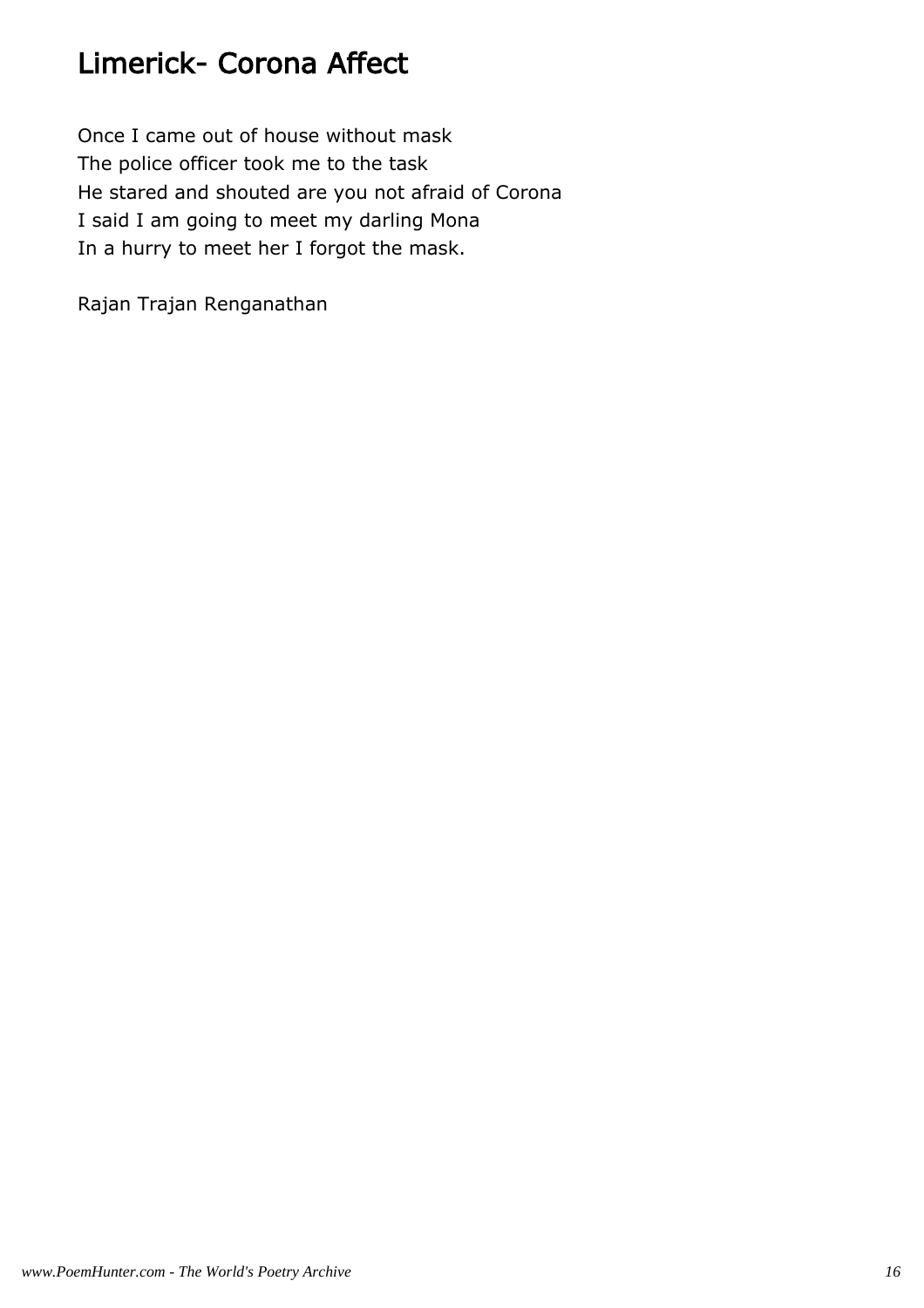#### Love Notes

When Almighty has written so many love notes on every single creation then why we write our love note just to satisfy our lust and biological needs and then we give it a name 'Love'

Madness to certain extent is fine but when it crosses the decency line then it becomes boring and junk redundancy makes it garbage and some poets write garbage in the name of LOVE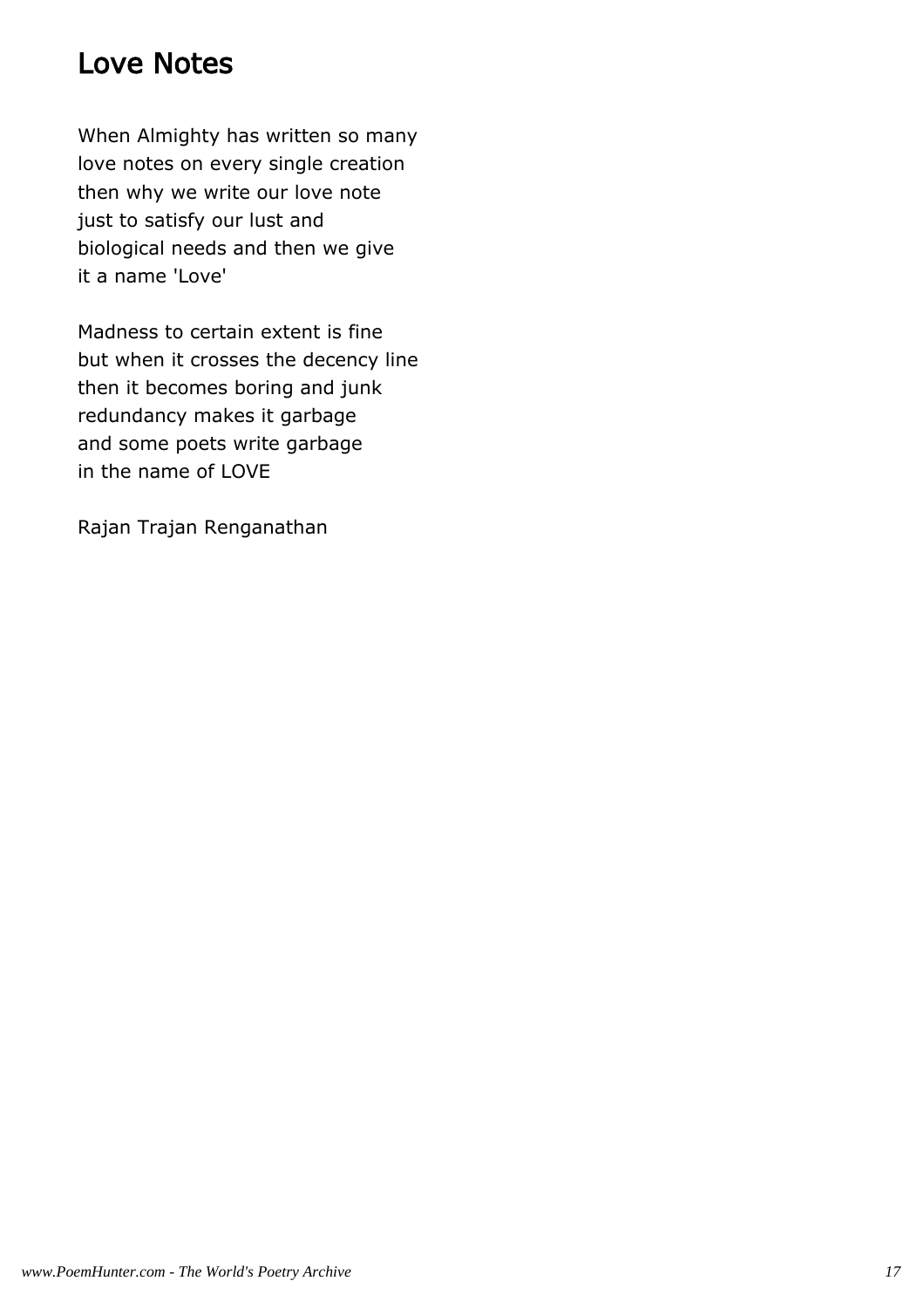#### Make Life Meaningful

You have several options to choose from What you decide will take you on

The sun will rise from the east The Earth will provide you with its feast

The moon and stars will guide you at the night The waves will show you the path upright

It is upto you, what you want to achieve Make your life meaningful with this bliss.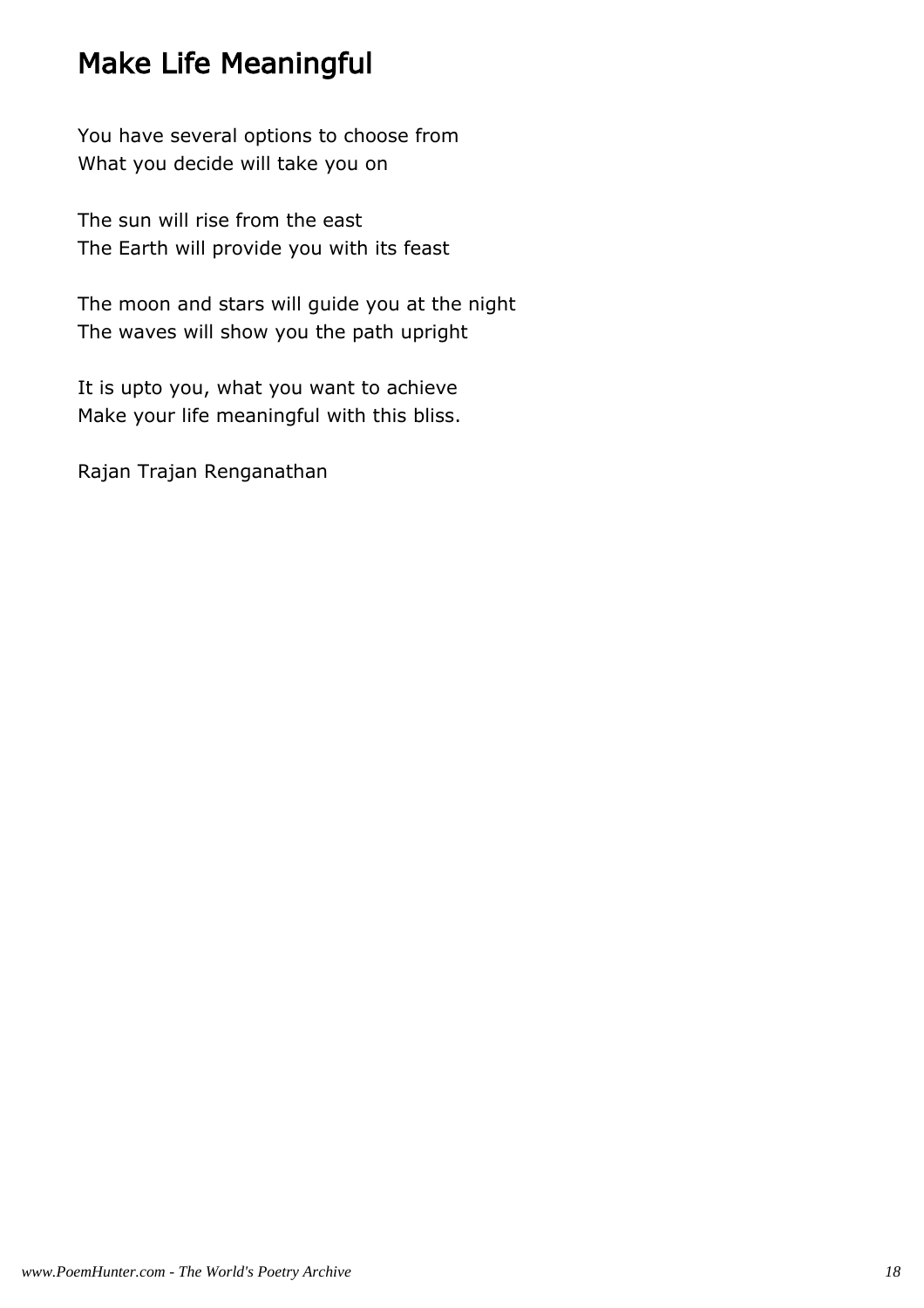# Monoku - Magic

Robin sings  $\sim$  at last a sunflower opens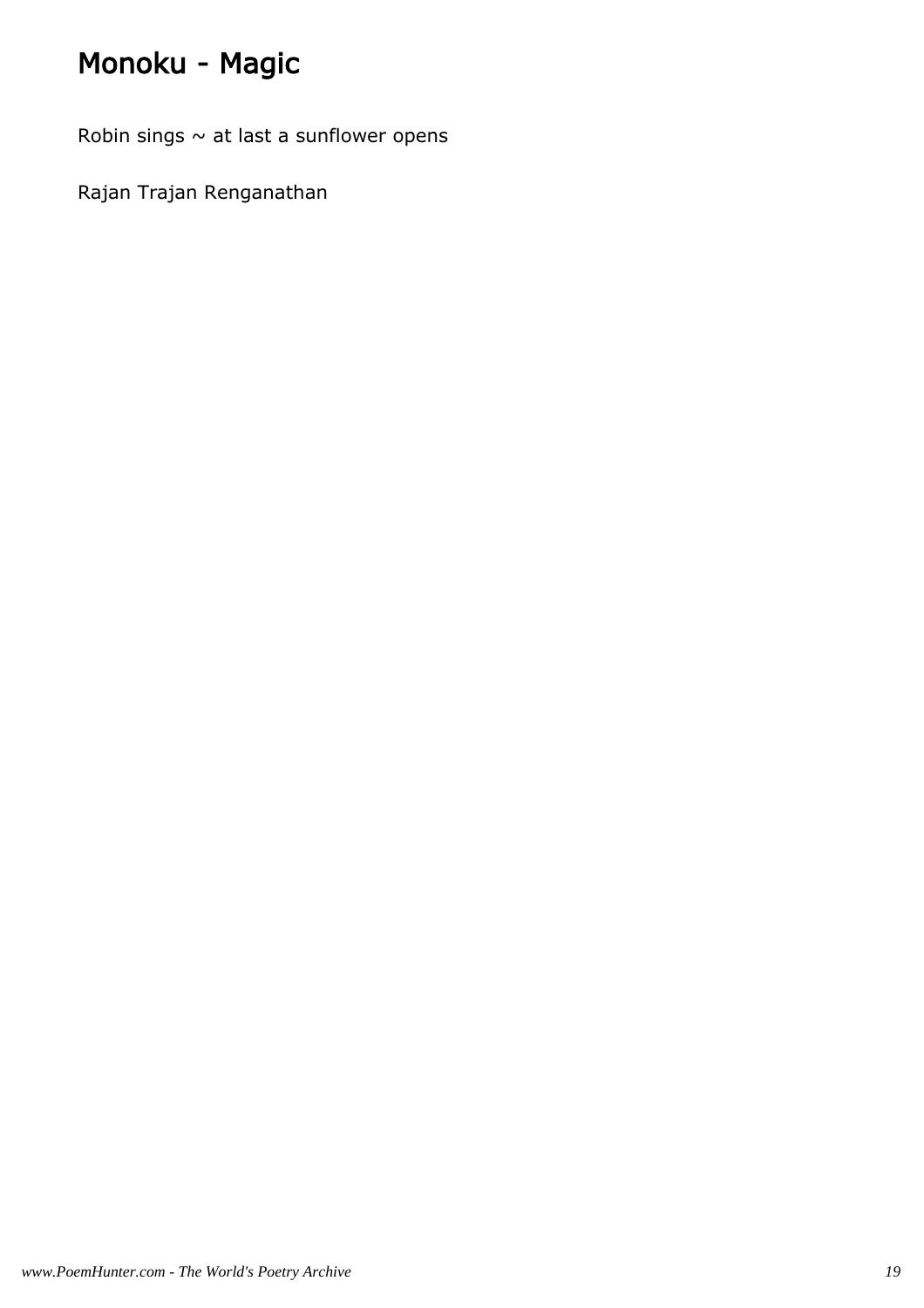#### New Year Wishes

New year is a tip of an iceberg We warm it with our celebration It comes melting to us like water May all your dreams melt like it May world listensto you in 2017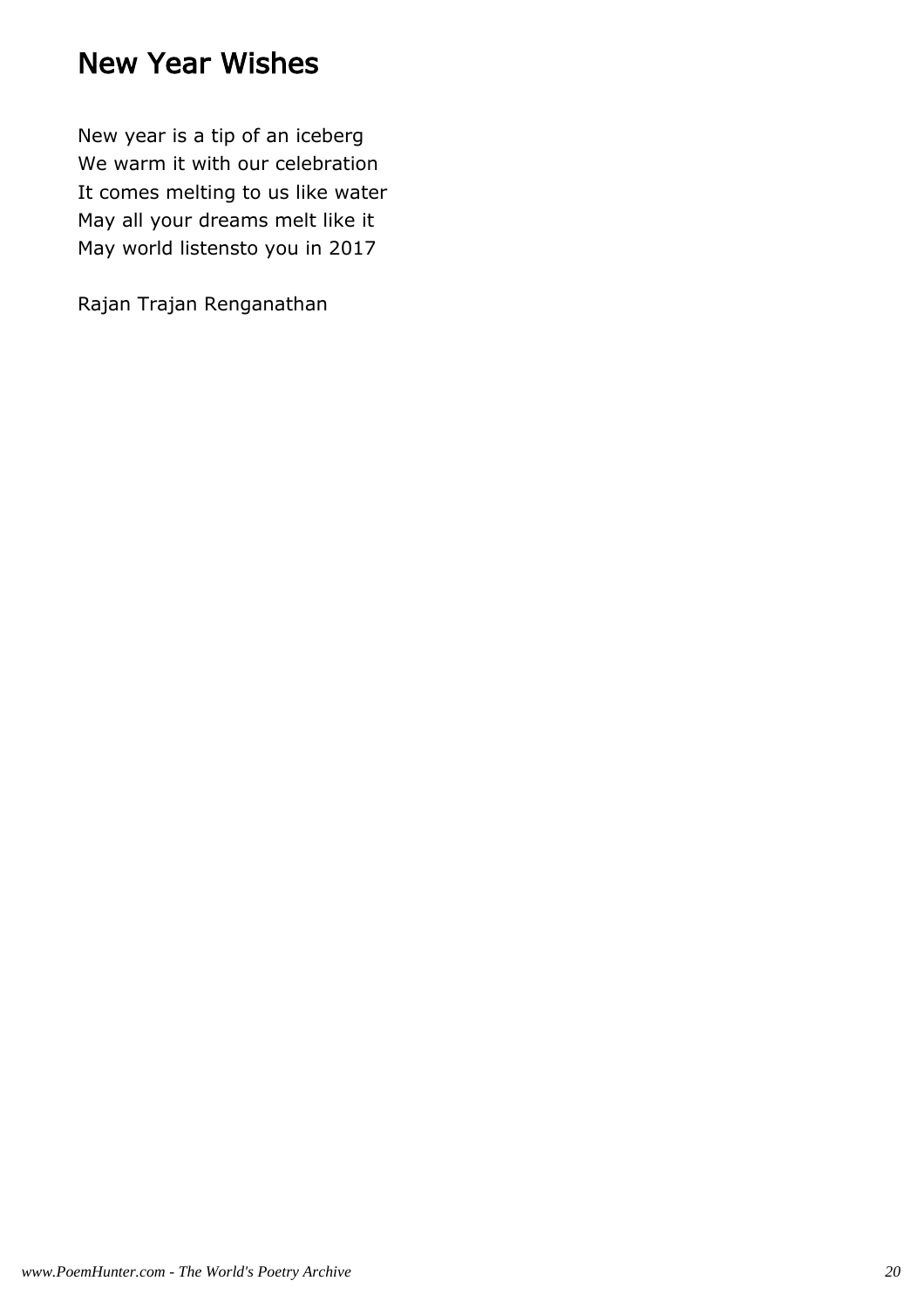# Poems For Thoughts

Why spill garbage, when have nothing to write Read beautiful poems, improve thinking bright

No point in wasting your time It won't make any rhyme

Creativity is God's gift Do not try to do a self lift

You will fall flat on your face And shameful will be you named and will be disgraced.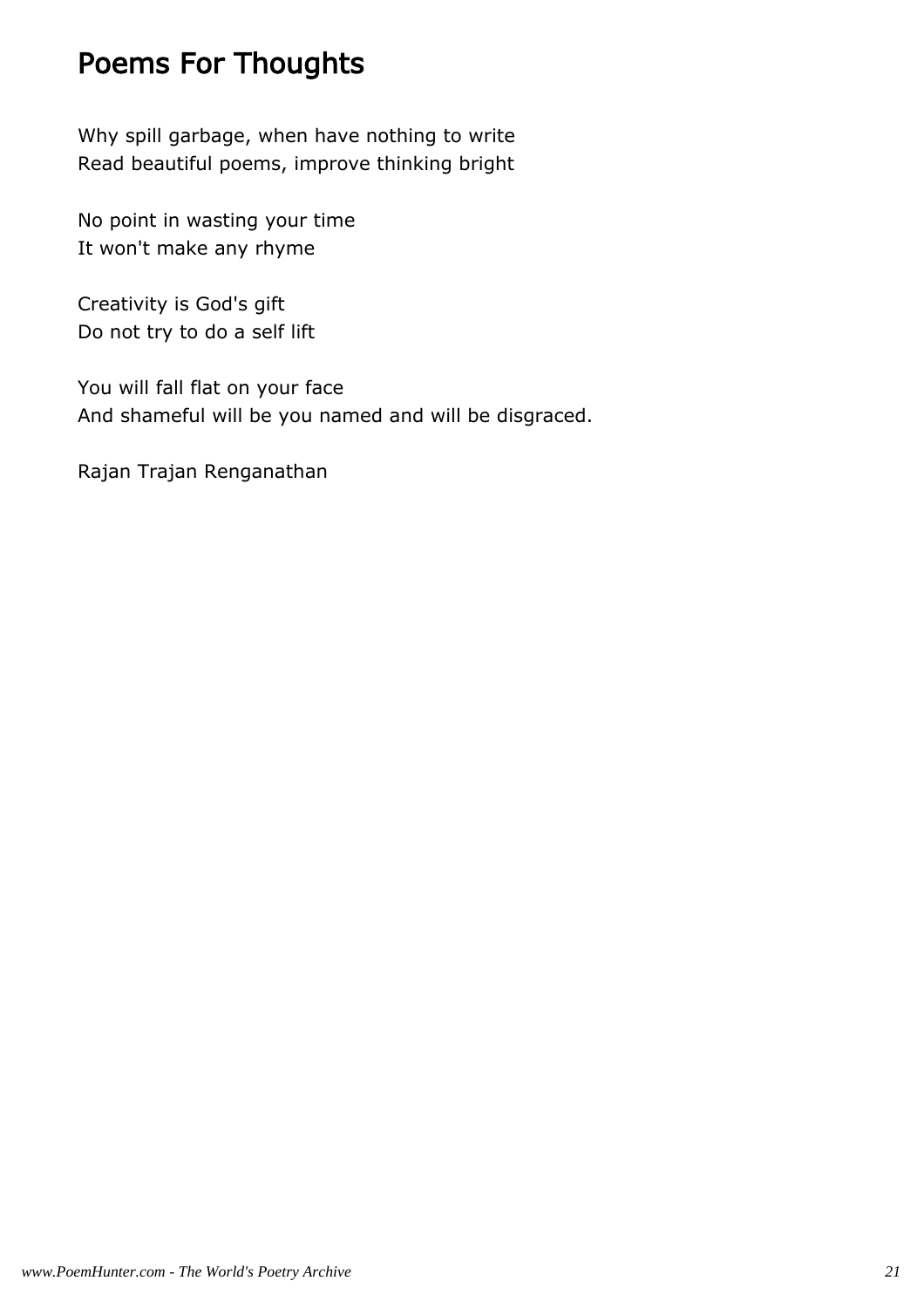# They Can't Rob Your Dreams

The only things they wish to rob is your dreams But they are not aware dreams are neither robable Nor destroyable they are yours forever Whether fulfilled or unfulfilled.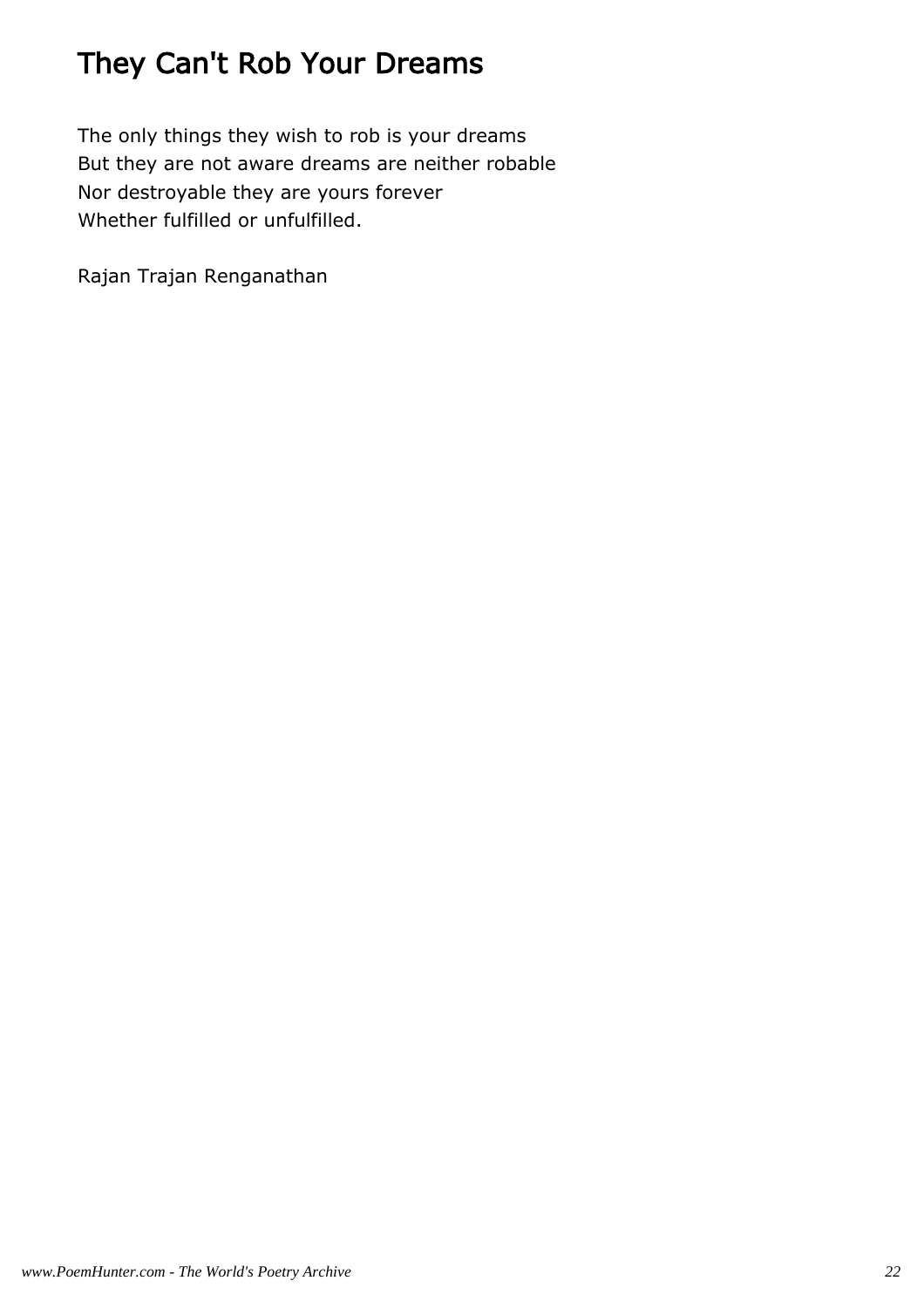#### Together We Can! ! ! !

World is perishing slowly and gradually we are watching this pathetically being a mere spectator we just see it those who are playing wants to ruin it

Shall we remain silent and keep watching? Should we act now instead of cursing? This is for everyone to decide together else this world will not be place to dwell further!

Let us stop crying for the moment gather our courage and fight terror let them realize that they made error runaway from from this mischief moto.

Together we can do this, think about it! ! ! !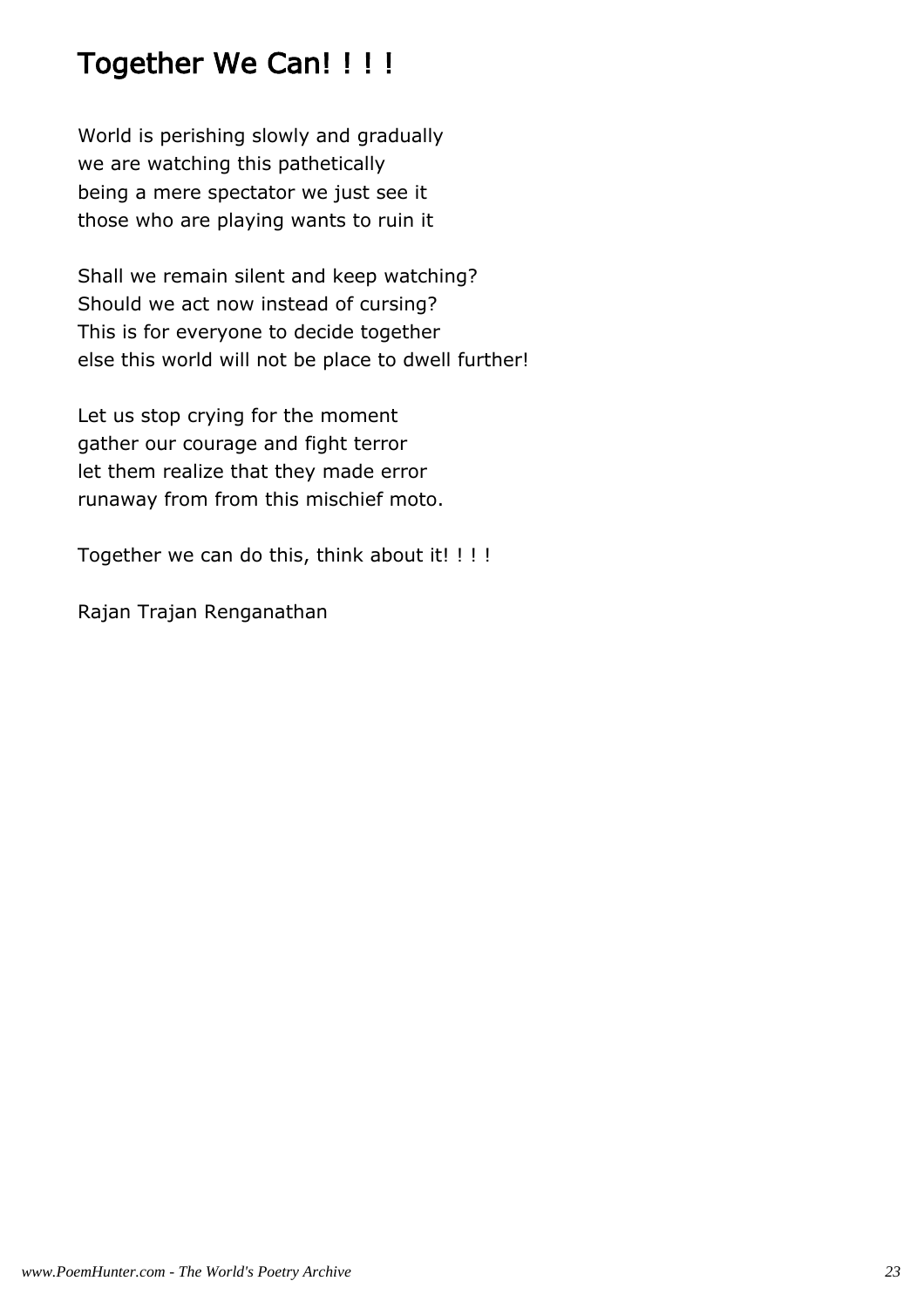#### ?? ?? ??? ????? ??....

?? ?? ??? ???? ???? ??? ?????????? ??? ?? ???? ?????, ??? ?? ???? ?????

??????????? ??? ??????? ??? ? ??? ????? ??? ??? ??? ????? ??? ???? ???

?? ????? ?? ??, ????? ?? ????? ?? ???? ? ???? ???, ?????? ?? ????? ??

??? ?? ?? ????, ?? ?? ?????? ?? ????? ??